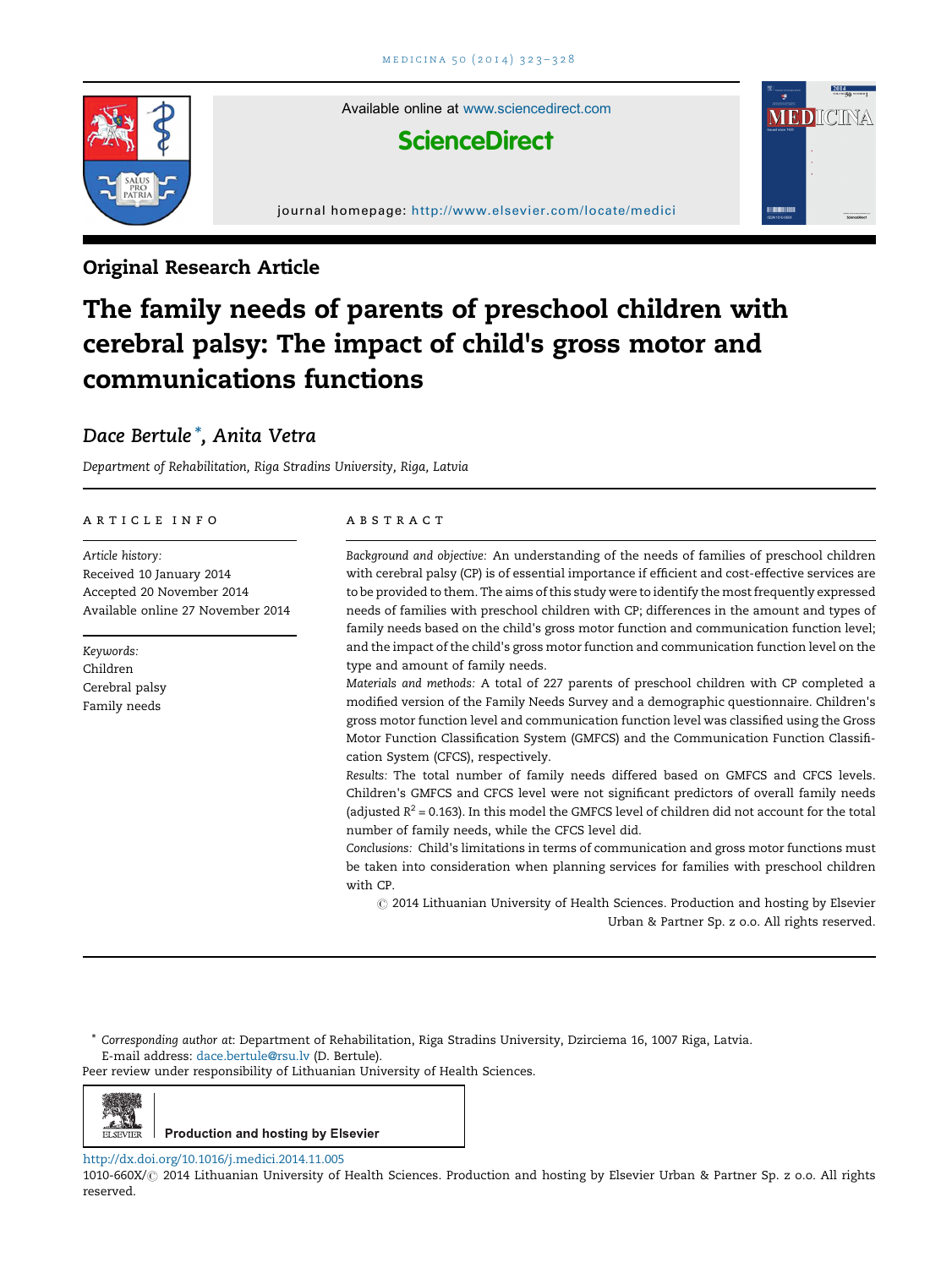# <span id="page-1-0"></span>1. Introduction

Although some researchers have reported that having a child with developmental disability may have a positive impact on family functioning  $[1-3]$ , the fact is that parents of children with disabilities are more likely to need information about the condition of their children, treatment options, and available services [4–[7\]](#page-5-0). Such families also require additional support, community services [\[6,8\],](#page-5-0) and respite care [\[9\].](#page-5-0)

Children with cerebral palsy (CP) experience different levels of disability. Some children have minor motor and cognitive impairments, while others experience more severe limitations [\[10\]](#page-5-0). Recent studies show that family needs vary because of multiple factors, such as the child's functional limitations. Parents of children and youth who are severely disabled are more likely to express a higher number of family needs [\[6,8,11\]](#page-5-0). Others have found, however, that severity of the child's disability is not a strong determinant of family needs [\[12,13\]](#page-5-0). There have been studies on how a child's mobility restrictions affect family needs, but there has been no proper examination of whether the child's communication abilities impact family needs and to what extent they do so. The findings on the influence of the child's age are also controversial. Carpenter [\[14\]](#page-5-0) and Ellis et al. [\[15\]](#page-5-0) have reported that families with younger children express more needs than families with older children do, while Farmer et al. [\[13\]](#page-5-0) and Palisano et al. [\[6\]](#page-5-0) indicate that the child's age is not related to family needs.

Researches into the needs of families with children who suffer from CP have been conducted in the United States, Western Europe, China, and Japan [6–[8,14,15\].](#page-5-0) We assume that socioeconomic and historical differences might have an impact on the type of needs faced by families with children who suffer from CP in our region.

The aims of this study were to identify the most frequently expressed needs of families with preschool children with cerebral palsy; differences in the amount and types of family needs based on the child's gross motor function and communication function level; and the impact of the child's gross motor function and communication function level on the type and amount of family needs.

# 2. Materials and methods

#### 2.1. Participants

This descriptive study involved a survey of families with preschool-aged children (aged 2–7 years) with a primary diagnosis of CP, with the children receiving services from two rehabilitation centers and one hospital in Latvia. The study was approved by local institutional ethics committees. A total of 241 families were invited to take part in the study. Potential participants were contacted in person during a visit to a clinic or by telephone.

#### 2.2. Measures

# 2.2.1. Family Needs Survey

The Family Needs Survey (FNS) is a 35-item questionnaire to measure the specific and current needs of families with young children who suffer chronic conditions and disabilities [\[16\]](#page-5-0). Items are grouped in 6 subscales according to the type of needs: Needs for Information; Needs for Support; Explaining to Others; Community Services; Financial Needs; Family Functioning. The response options are:  $1 = I$  definitely do not need help with this,  $2 = Not sure$ ,  $3 = I$  definitely need help with this.

For the present study we used a translated (into the Latvian language) and modified version of FNS. In terms of the needs that might be more specific in our country, one item was removed and six items were added with the written permission of the authors, for a total of 41 items. The item removed: ''Getting child care in church/synagogue''. The items included the following: ''Finding information about planning for child's wellbeing in future," "Finding information about future education,'' ''Explaining my child's condition to professionals,'' ''Locating rehabilitation services,'' ''Coordinating medical, developmental, educational, and other community services,'' and ''Paying for home modification.''

The internal consistency (Cronbach alpha) and test–retest reliability (ICC 2.1) of the translated and modified version of FNS were tested in advance of the original study. The Cronbach alpha coefficient for all 41 items was 0.82 and ranged between 0.71 and 0.89 for each type of need. ICC 2.1 for all items was 0.89 and the coefficient varied from 0.72 to 0.98.

For the purposes of this study, only the items that were scored with number 3 (I definitely need help with this) were considered to be unmet family needs and were scored for getting the total number of family needs and the number of each type of need for data analysis.

#### 2.2.2. The Gross Motor Function Classification System

The Gross Motor Function Classification System (GMFCS) is a 5 level classification system developed for children with CP to classify gross motor function on the basis of causal performance [\[17\]](#page-5-0). Particular emphasis is on sitting, walking, and wheeled mobility (Table 1).

# Table 1 – The level description of Gross Motor Function Classification System (GMFCS) and Communication Function Classification System (CFCS).

| Level      | GMFCS                                                                                    | CFCS                                                                                               |
|------------|------------------------------------------------------------------------------------------|----------------------------------------------------------------------------------------------------|
| I          | Walks without limitation                                                                 | Sends and receives<br>information with familiar<br>and unfamiliar partner<br>effectively           |
| Н          | Walks with limitation                                                                    | Sends and receives<br>information with familiar<br>and unfamiliar partner -<br>may need extra time |
| <b>III</b> | Walks with assistive<br>mobility devices                                                 | Sends and receives<br>information with familiar<br>partner but not with<br>unfamiliar partners     |
| IV         | Self-mobility with<br>limitation, children are<br>transported or<br>use wheeled mobility | Inconsistently effectively<br>sends and receives<br>information even with<br>familiar partner      |
| V          | Self-mobility is severely<br>limited,<br>children are transported                        | Seldom effectively sends<br>and receives information<br>even with familiar partner                 |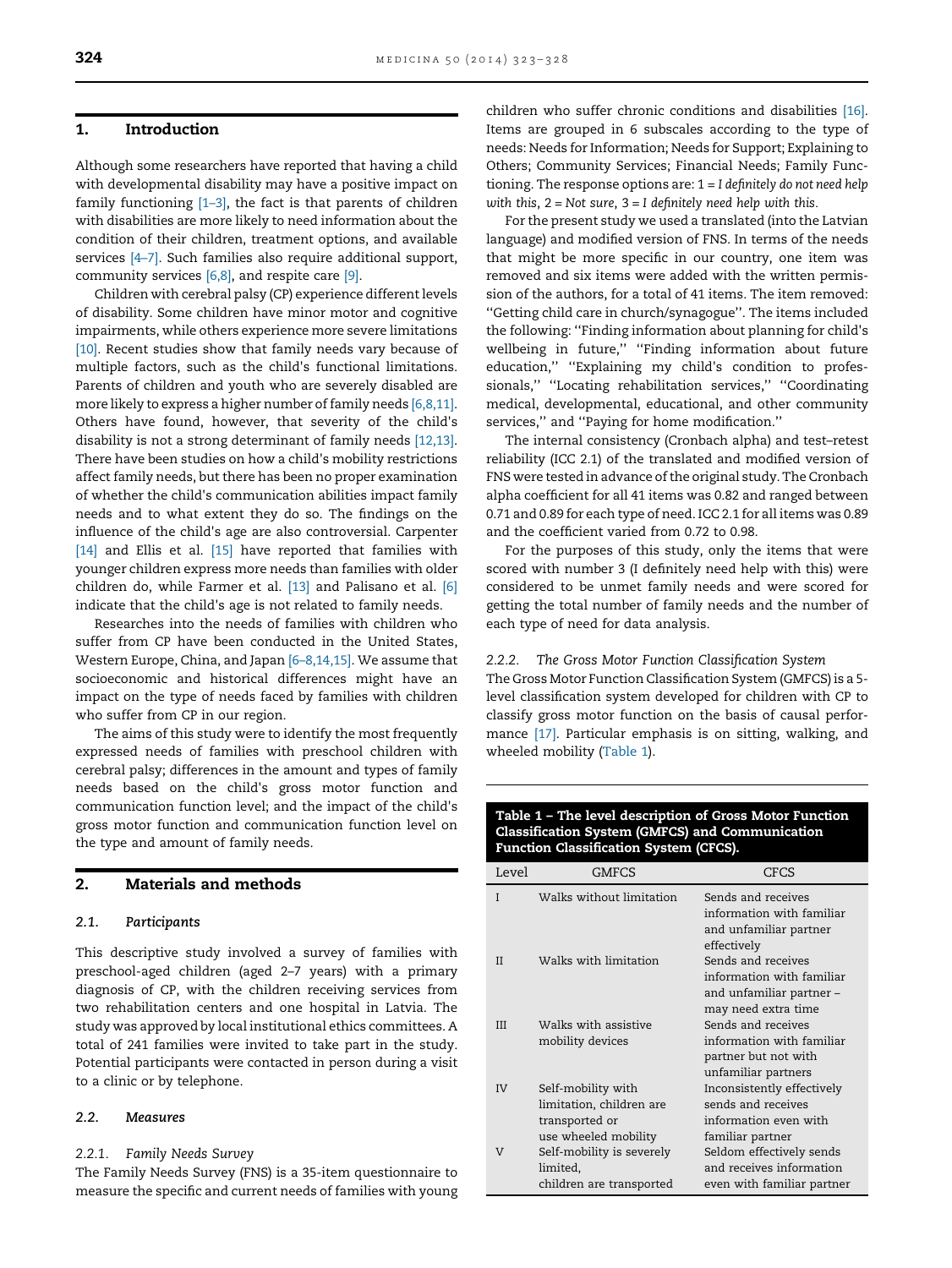#### 2.2.3. Communication Function Classification System

The Communication Function Classification System (CFCS) is a 5-level classification system developed to classify the everyday communication performance of an individual with CP [\[18\].](#page-5-0) The CFCS groups children in terms of the effectiveness of their current communication performance and regardless of the communication method that is used (speech, gestures, eye gaze, alternative communication, etc.) ([Table](#page-1-0) 1).

# 2.3. Procedure

Parents who agreed to participate in the study completed a demographic questionnaire and the modified FNS. The children's GMFCS and CFCS levels were classified on the basis of consensus between parents and professionals (physiotherapists and speech therapists, respectively) during clinic visits.

# 2.4. Data analysis

Statistical analysis was performed using SPSS for Windows (version 17). The total number of family needs and the number of each type of need were tabulated by GMFCS and CFCS level. Interactions between the total number of family needs, the number of each type of need and GMFCS and CFCS level were examined by one-way analysis of variance (ANOVA). Bonferroni correction was used to perform paired comparisons. Multivariate linear regression was used to identify the importance of child's GMFCS and CFCS level in terms of the type and amount of family needs. P value of  $< 0.05$  was considered to be statistically significant for all tests.

# 3. Results

A total of 227 parents or legal guardians of children with CP participated in the study, with 14 families refusing to take part for various reasons. Parents or legal guardians provided informed consent. Most (93.4%) of participants were mothers with a mean age of 34.9 years (SD, 7.9). The mean age of their children was 4.8 (SD, 1.7). More than 91.2% of respondents had a higher education, and almost half (48.9%) were unemployed. The majority (82.4%) had a spouse, and for one-half (49.3%) of participants, the child with CP was their only child. Children were mostly classified with the spastic form of CP (80.1%). At least one form of comorbidity was reported in 153 (61.4%) children. The demographics of the parents, families and children, as well as the classification of children in accordance with GMFCS and CFCS are presented in Table 2.

The most frequently cited unmet needs included information about services available now (88.5%) and services that children might receive in future (89%). Information about the child's education now and in future was of concern to 85% of

## Table 2 – Characteristics of parents, families and children; children classification according Gross Motor Function Classification System level (GMFCS) and Communication Function Classification System level (CFCS).

| Family characteristics         | $n$ (%)    | Child characteristics      | $n$ (%)    |
|--------------------------------|------------|----------------------------|------------|
| Relationship to the child      |            | Gender                     |            |
| Mother                         | 212 (93.4) | Male                       | 128 (56.4) |
| Father                         | 4(1.8)     | Female                     | 99 (43.6)  |
| Grandmother                    | 7(3.1)     | Comorbidities <sup>a</sup> |            |
| Guardian                       | 4(1.8)     | Visual impairment          | 90(36.6)   |
| Education                      |            | Hearing impairment         | 27 (11.9)  |
| Bachelor's/Master's degree     | 89 (39.2)  | Cognitive impairment       | 153 (61.4) |
| Secondary school               | 118 (52.0) | Seizure                    | 56 (24.7)  |
| Lower than secondary school    | 20(8.8)    | Child health <sup>a</sup>  |            |
| Employment                     |            | Good                       | 91(40.1)   |
| Full-time                      | 79 (34.8)  | Fair                       | 123 (54.2) |
| Part-time                      | 33 (14.5)  | Poor                       | 13(5.7)    |
| Not employed                   | 111 (48.9) | Type of cerebral palsy     |            |
| Studying                       | 4(1.8)     | Spastic unilateral         | 75 (33.0)  |
| Marital status                 |            | Spastic bilateral          | 107(47.1)  |
| Married or living with partner | 187 (82.4) | Dyskinetic                 | 24 (10.6)  |
| Widowed                        | 3(1.3)     | Ataxic                     | 9(4.0)     |
| Divorced or separated          | 19 (8.4)   | Not specified/mixed        | 12(5.3)    |
| Single                         | 18 (7.9)   | <b>GMFCS</b> level         |            |
| Children in household          |            | I                          | 76 (33.5)  |
| One                            | 112 (49.3) | $\rm II$                   | 43 (18.9)  |
| Two                            | 78 (34.4)  | III                        | 42 (18.5)  |
| Three or more                  | 37(16.3)   | IV                         | 46 (20.3)  |
| Family income (EUR per month)  |            | $\mathbf{V}$               | 20(8.8)    |
| Less than 419                  | 37(16.3)   | CFCS level                 |            |
| 420-839                        | 132 (58.1) | I                          | 54 (23.8)  |
| 840-1119                       | 38 (16.7)  | $\mathbf{I}$               | 41(18.1)   |
| More than 1120                 | 17(7.5)    | III                        | 40 (17.6)  |
| No answer                      | 3(1.3)     | IV                         | 54 (23.8)  |
|                                |            | V                          | 38 (16.7)  |
| <sup>a</sup> Parent-reported.  |            |                            |            |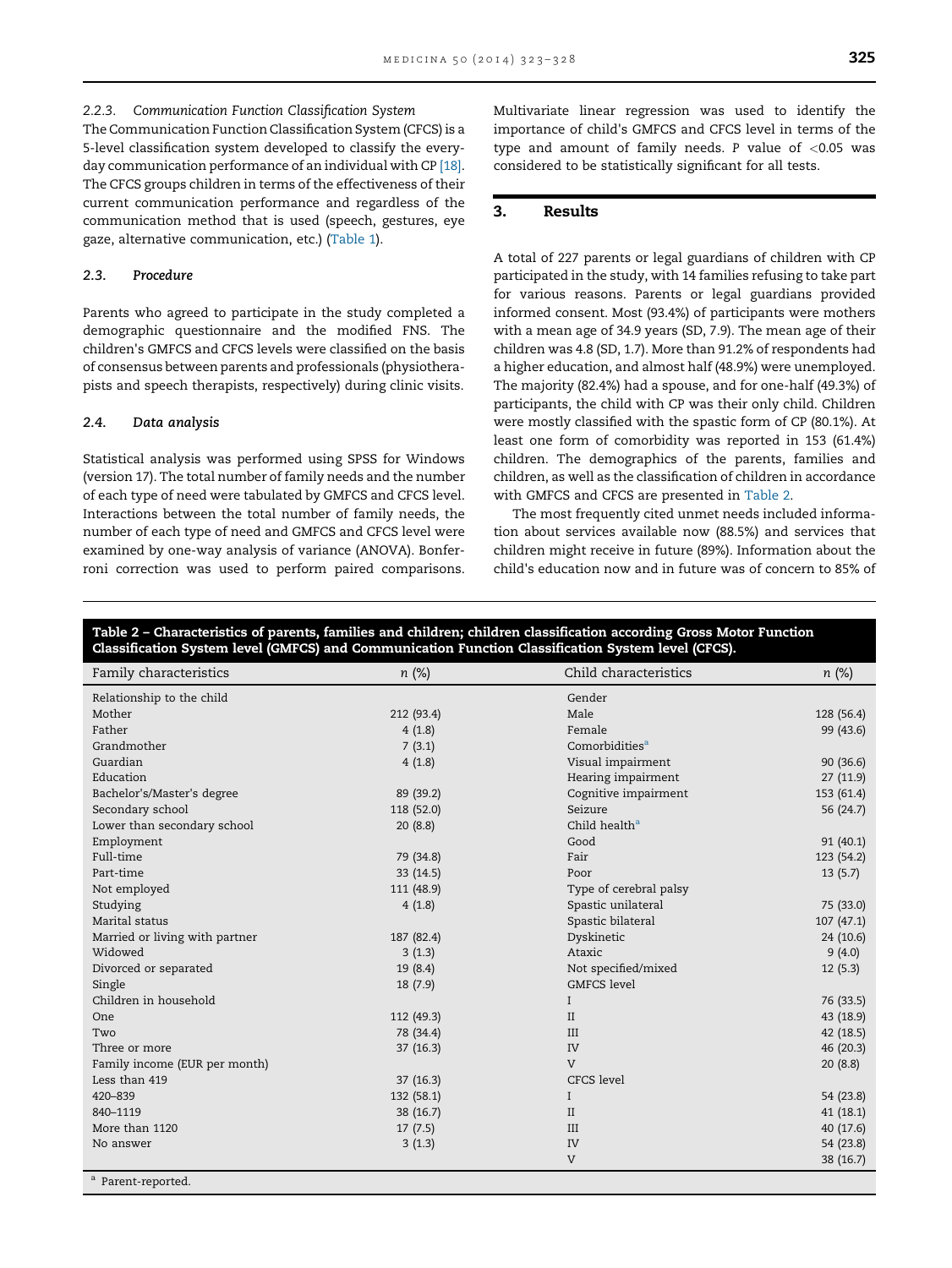Table 3 – Mean number of family needs by children's Gross Motor Function Classification System level (ANOVA and paired comparisons). Type of needs (subscales and total) Items<sup>a</sup> Level I Level II Level III Level IV Level V ANOVA Mean (SD) Mean (SD) Mean (SD) Mean (SD) Mean (SD) F P value Significant paired

|                                                 |                |              |              |              |              |              |        |       | paired<br>comparisons |
|-------------------------------------------------|----------------|--------------|--------------|--------------|--------------|--------------|--------|-------|-----------------------|
| Information                                     | 9              | 6.08(2.23)   | 6.12(2.35)   | 6.67(1.98)   | 7.07(1.55)   | 7.30(1.52)   | 2.917  | 0.022 | None                  |
| Support                                         | 8              | 3.13(2.06)   | 3.23(2.14)   | 3.95(2.19)   | 3.89(2.28)   | 4.15(1.66)   | 2.055  | 0.088 | None                  |
| Explaining to others                            | 6              | 1.14(1.64)   | 1.26(1.52)   | 1.50(1.56)   | 1.26(1.37)   | 1.25(1.51)   | 0.358  | 0.838 | None                  |
| Community services                              | 6              | 1.62(1.44)   | 2.37(1.63)   | 2.62(1.62)   | 3.37(1.30)   | 3.70(1.12)   | 14.421 | 0.000 | $I < III-V$           |
|                                                 |                |              |              |              |              |              |        |       | $II < IV$ and V       |
| Financial                                       | $\overline{7}$ | 1.83(1.22)   | 2.40(1.46)   | 3.02(1.85)   | 3.63(1.69)   | 3.65(1.56)   | 13.238 | 0.000 | $I < III-V$           |
|                                                 |                |              |              |              |              |              |        |       | $II < IV$ and V       |
| Family functioning                              | 5              | 0.55(0.82)   | 0.72(1.07)   | 0.76(1.05)   | 0.74(0.90)   | 0.55(0.82)   | 0.570  | 0.685 | None                  |
| Total family needs                              | 41             | 14.03 (6.53) | 16.09 (7.36) | 18.52 (7.38) | 19.96 (6.15) | 20.60 (5.16) | 7.385  | 0.000 | $I < III-V$           |
| <sup>a</sup> Number of items in subscale/total. |                |              |              |              |              |              |        |       |                       |

parents. In the area of social support, parents would like to have greater opportunities to meet and talk to other families of children with disabilities (59%), or to read about others who have similar children (73.6%). Participants indicated that they need help with co-ordination of care (72.7%) and with the location of rehabilitation services (61.2%). Most parents need financial aid to pay for therapy, childcare, or other services for their children (77.1%), and more than one-half (57.7%) need help in paying for the special equipment that their children need. The least frequently cited unmet needs related to explaining the situation to others (9.3%–33.5%) and family functioning (1.3%–17.2%).

The mean number of the total and type of family needs in accordance with the children's GMFCS and CFCS level, as well as significant paired comparisons, are presented in Tables 3 and 4, respectively. The interaction between the GMFCS level and the total number of family needs was significant (F(4, 222)  $= 7.38$ ,  $P < 0.001$ ). Bonferroni post hoc comparisons of the five groups indicated that parents with children at Level I expressed fewer family needs than those with children at level III ( $M = -4.16$ ; 95% CI:  $-7.81$  to  $-0.52$ ), Level IV ( $M = 5.60$ ; 95% CI:  $-9.14$  to  $-2.06$ ), and Level V (M =  $-6.24$ ; 95% CI:  $-11.01$ to  $-1.48$ ). The differences between the total number of family needs and other GMFCS levels were not statistically significant.

The mean number of needs for information, community services and finances differed on the basis of the GMFCS level  $(P < 0.05)$ . There were no statistically significant interactions between the GMFCS level and family needs in the areas of support, explaining the situation to others, and family functioning.

The interaction between the CFCS level and the total number of family needs was significant  $(F(4, 222) = 11.18$ , P < 0.001). Bonferroni post hoc comparisons showed that the parents with children at Level I expressed fewer family needs than those with children at Level III ( $M = -4.38$ ; 95% CI: -8.23 to  $-0.55$ ), Level IV (M =  $-4.98$ ; 95% CI:  $-8.53$  to  $-1.44$ ), and Level V ( $M = -8.48$ ; 95% CI:  $-12.38$  to  $-4.59$ ). Parents of children at Level II had fewer family needs than parents of children at Level V ( $P < 0.001$ ). The differences between the total number of family needs and other CFCS levels were not statistically significant.

| paired comparisons).                            |                    |              |              |              |              |              |              |         |                                      |
|-------------------------------------------------|--------------------|--------------|--------------|--------------|--------------|--------------|--------------|---------|--------------------------------------|
| Type of needs                                   | Items <sup>a</sup> | Level I      | Level II     | Level III    | Level IV     | Level V      | <b>ANOVA</b> |         |                                      |
| (subscales<br>and total)                        |                    | Mean (SD)    | Mean (SD)    | Mean (SD)    | Mean (SD)    | Mean (SD)    | F            | P value | Significant<br>paired<br>comparisons |
| Information                                     | 9                  | 5.59(2.15)   | 5.93(2.19)   | 6.83(1.86)   | 6.81(2.01)   | 7.63(1.34)   | 7.544        | 0.000   | $I < III-V$                          |
|                                                 |                    |              |              |              |              |              |              |         | II < V                               |
| Support                                         | 8                  | 2.85(2.11)   | 3.02(2.34)   | 3.73(1.78)   | 3.83(2.17)   | 4.50(1.85)   | 4.486        | 0.002   | I and $II < V$                       |
| Explaining to others                            | 6                  | 0.78(1.32)   | 1.59(1.87)   | 1.53(1.69)   | 1.19(1.33)   | 1.45(1.40)   | 2.309        | 0.059   | None                                 |
| Community services                              | 6                  | 1.56(1.72)   | 1.95(1.41)   | 2.58(1.41)   | 2.78(1.44)   | 3.87(1.01)   | 16.244       | 0.000   | $I-IV < V$                           |
|                                                 |                    |              |              |              |              |              |              |         | $I < III-V$                          |
| Financial                                       | $\overline{7}$     | 2.07(1.52)   | 2.12(1.45)   | 2.53(1.30)   | 3.04(1.84)   | 3.82(1.64)   | 8.967        | 0.000   | $I-III < IV$                         |
|                                                 |                    |              |              |              |              |              |              |         | I < IV                               |
| Family functioning                              | 5                  | 0.61(0.89)   | 0.51(0.81)   | 0.68(0.85)   | 0.80(0.89)   | 0.68(1.21)   | 0.587        | 0.673   | None                                 |
| Total family needs                              | 41                 | 13.46 (7.30) | 15.12 (6.76) | 17.85 (5.53) | 18.44 (6.57) | 21.95 (5.75) | 11.186       | 0.000   | $I < III-V$                          |
|                                                 |                    |              |              |              |              |              |              |         | II < V                               |
| <sup>a</sup> Number of items in subscale/total. |                    |              |              |              |              |              |              |         |                                      |

Table 4 – Mean number of family needs by children's Communication Function Classification System level (ANOVA and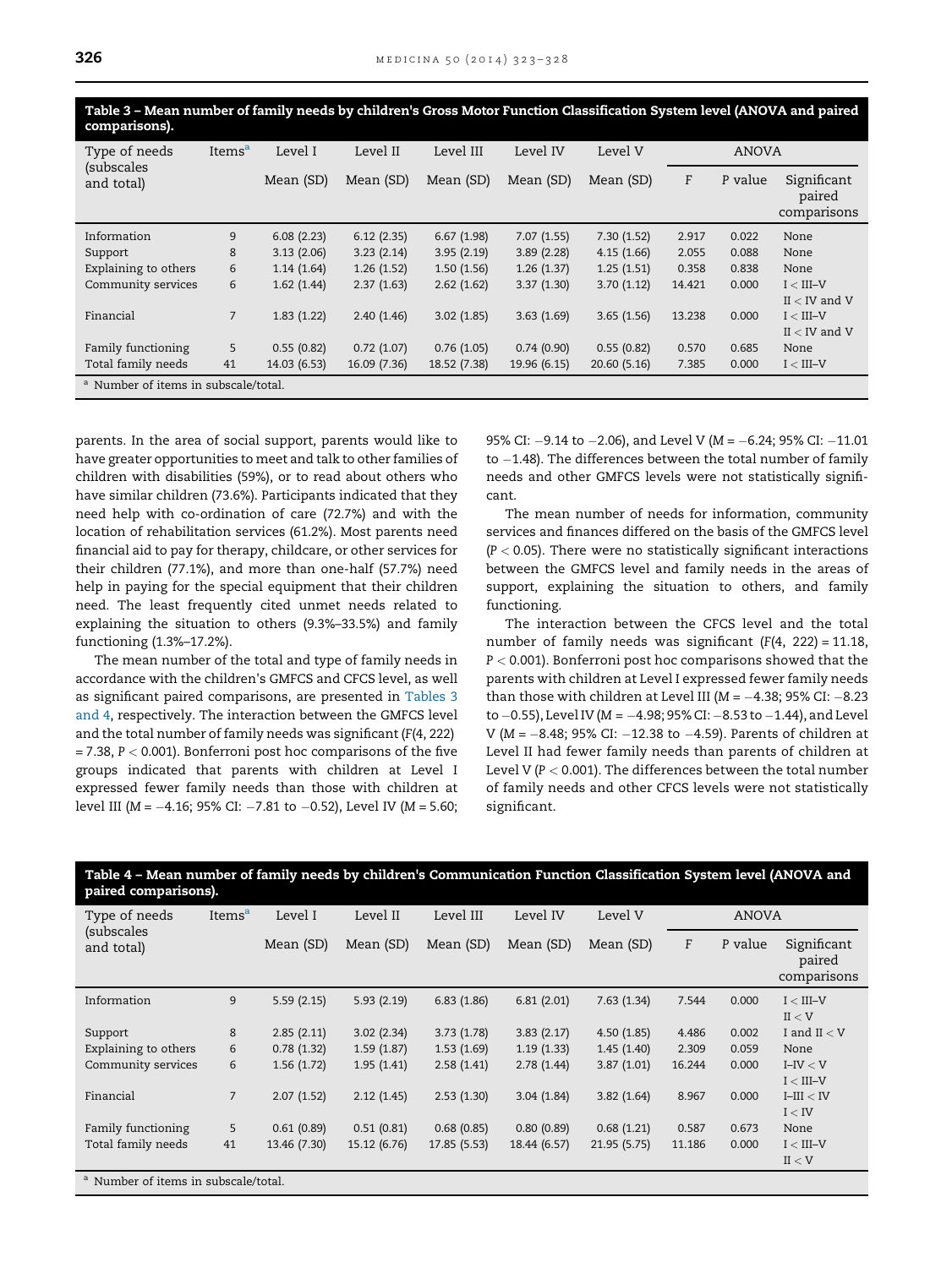The mean number of needs for information, finances, community services ( $P < 0.001$ ) and support ( $P < 0.05$ ) differed on the basis of CFCS levels. There were no statistically significant interactions between the CFCS level and family needs in relation to explaining the situation to others and family functioning.

Multiple regression analysis showed that the children's GMFCS and CFCS levels were not significant predictors of overall family needs (adjusted  $R^2 = 0.163$ ). In this model, the GMFCS level of children did not account for a total number of family needs ( $\beta$  = 0.127, P = 0.122), while the CFCS level did do  $(\beta = 0.317, P = 0.000)$ . Nevertheless, the GMFCS level was a predictor of needs for community services and finances  $(\beta = 0.254, P = 0.001 \text{ and } \beta = 0.348, P = 0.000)$ . The CFCS level was also found to be a predictor of family needs in the areas of information ( $\beta = 0.344$ , P = 0.000), support ( $\beta = 0.268$ , P = 002), and community services ( $\beta$  = 0.0292, P = 0.000).

# 4. Discussion

Consistently with previous findings [6–[8,15\]](#page-5-0), a higher percentage of parents in our study said that they need information about present and future services, as well as about ways to promote their children's education. The desire for information was at an extremely high level: at least 6 (out of 9) informationrelated needs were reported as unmet by each respondent. We assume that the high percentage of parents with unsatisfied family needs in this area might be influenced by the age of the children. Our sample included parents with children aged 2–7 years – an age during which caregivers are still very confused and insecure about their children's development and are thus seeking out all available information to facilitate it.

Under the category of support, families indicated a desire to meet with others who have a child with CP and to read materials about families with such children. This suggests that parents are largely isolated from other families with children who are suffering from disabilities. Co-ordination of services and the location of rehabilitation services for children were also strong concerns among parents. It must be mentioned that rehabilitation and educational services for children with developmental disabilities are still developing in our country. Despite recent and positive changes in policies that relate to community support systems and funding, parents still seek financial aid to pay for therapy or to buy the special equipment that their children need. These findings might also be explained by the fact that nearly one-half of surveyed parents were unemployed, and most families live in rural areas where community services are poorly developed. A low average level of family income may also have an impact on the high number of unmet family needs in the area of finances.

Although a child's gross motor and communication function abilities relate significantly to the total number of family needs, these factors were not considered to be a strong predictor of family needs. King et al. [\[12\]](#page-5-0) and Farmer et al. [\[13\]](#page-5-0) have also reported that the severity of a child's disability is not necessarily a key determinant of family outcomes. On the other hand, others [\[6,8,11\]](#page-5-0) have found the child's functional limitations to be a strong determinant of overall family needs. Unmet family needs appear to vary by the complexity of the child's functional limitations and the various types of family needs. In our study, the parents of children with more severe gross motor function limitations stated greater needs for community services and finances. This supports findings by Palisano et al. [\[6\]](#page-5-0) and Almasri et al. [\[11\]](#page-5-0), who have argued that the needs of families with children who have CP for community services and finances vary on the basis of the children's gross motor function. In our study, the child's inability to communicate effectively proved to be a more important factor in terms of the number of unmet family needs than was the case with the child's gross motor function limitations. In addition to the need for community services and finances, parents of children with more severe communication limitation need more information and social support. Almasri et al. [\[11\]](#page-5-0) also report that the adaptive behaviors and communication of children are directly associated with family needs. The ability to communicate allows children to interact more effectively with family members in terms of expressing their needs and desires. Serious problems with communication may lead to social exclusion, and parents who cannot understand their children often feel helpless, frustrated and isolated themselves [\[19\].](#page-5-0)

Parents of children with minor gross motor and communication limitations seem to have significantly fewer unmet family needs than is the case with parents of children with more severe disabilities. This should be taken into account when planning social, educational and rehabilitation services, particularly in a situation of limited financial resources. Service providers, thus, must be familiar with the real needs of each family so as to provide the necessary support and services in an effective, but also economical way.

Families that took part in this study did not mention the need for help in explaining the child's condition to other people involved in the situation (teachers, neighbors, physicians, other children);parentsbelieve thattheycandothis themselves.They also did not mention the need for help in terms of resolving internal family functioning issues such as the taking of decisions about who will take care of the child, who will be the wage earner, who will help to resolve discrepancies, etc. These results may be based on our historical background. In the past, families did not seek professional help to solve their internal problems. The tendency to focus on needs related to the child's development, as opposed to the needs of the whole family <a>[\[20\]](#page-5-0)</a> may also help to account for our findings.

The strength of our study is a very high response rate (94%) of invited caregivers for preschool aged children with CP agreed to participate. According to official data from the Latvian State Medical Commission for the Assessment of Health Condition and Working Ability, there are currently 264 children diagnosed with CP who are between two and seven years old. This means that our sample covered 86% of the whole population.

Children's functional abilities (GMFSC and CFCS) were classified on the basis of a consensus between parents and professionals. This approach can be seen as both a strength and a limitation in this study.

# 5. Conclusions

The most frequently endorsed needs in our sample of families with preschool children with CP were for information about